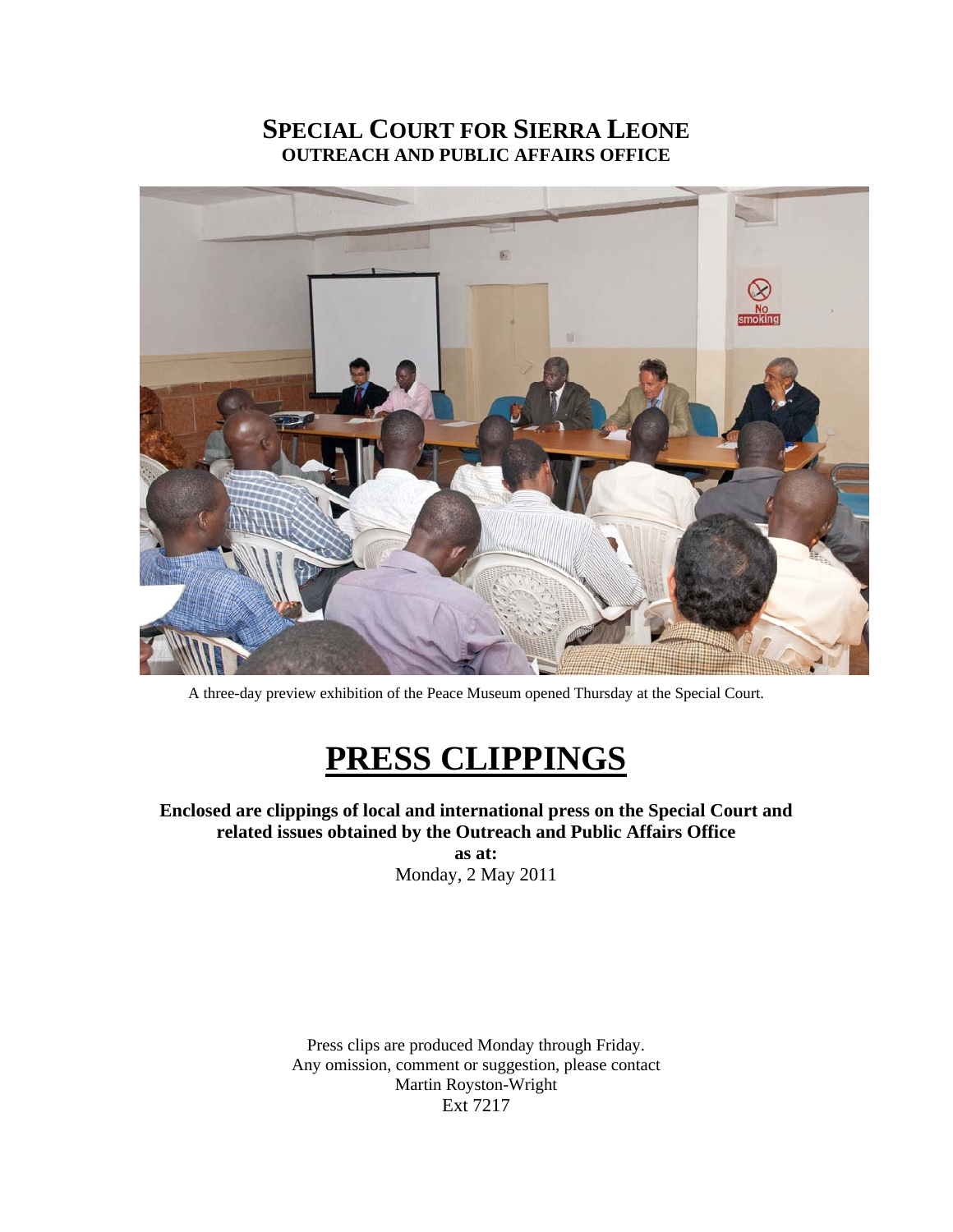| <b>Local News</b>                                                        |              |
|--------------------------------------------------------------------------|--------------|
| Peace Museum Preview Opens at Special Court / SCSL                       | Page 3       |
| <b>International News</b>                                                |              |
| Peace Museum preview opens at Special Court / Patriotic Vanguard, others | Page 4       |
| UK pledges further funding for criminal tribunals / IPP Media            | Page 5       |
| US Works with African Countries to Address Human Rights Crimes / VOA     | Pages 6-7    |
| US envoy for war crimes arrives Sunday / Daily Star                      | Page 8       |
| Ivory Coast: Truth or Justice? / International Justice Tribune           | Pages $9-10$ |
| James Brabazon's "My Friend the Mercenary" / Washington Post             | Pages 11-12  |
| EAC: Africa's New Tool Against War Crimes / IPP Media                    | Pages 13-14  |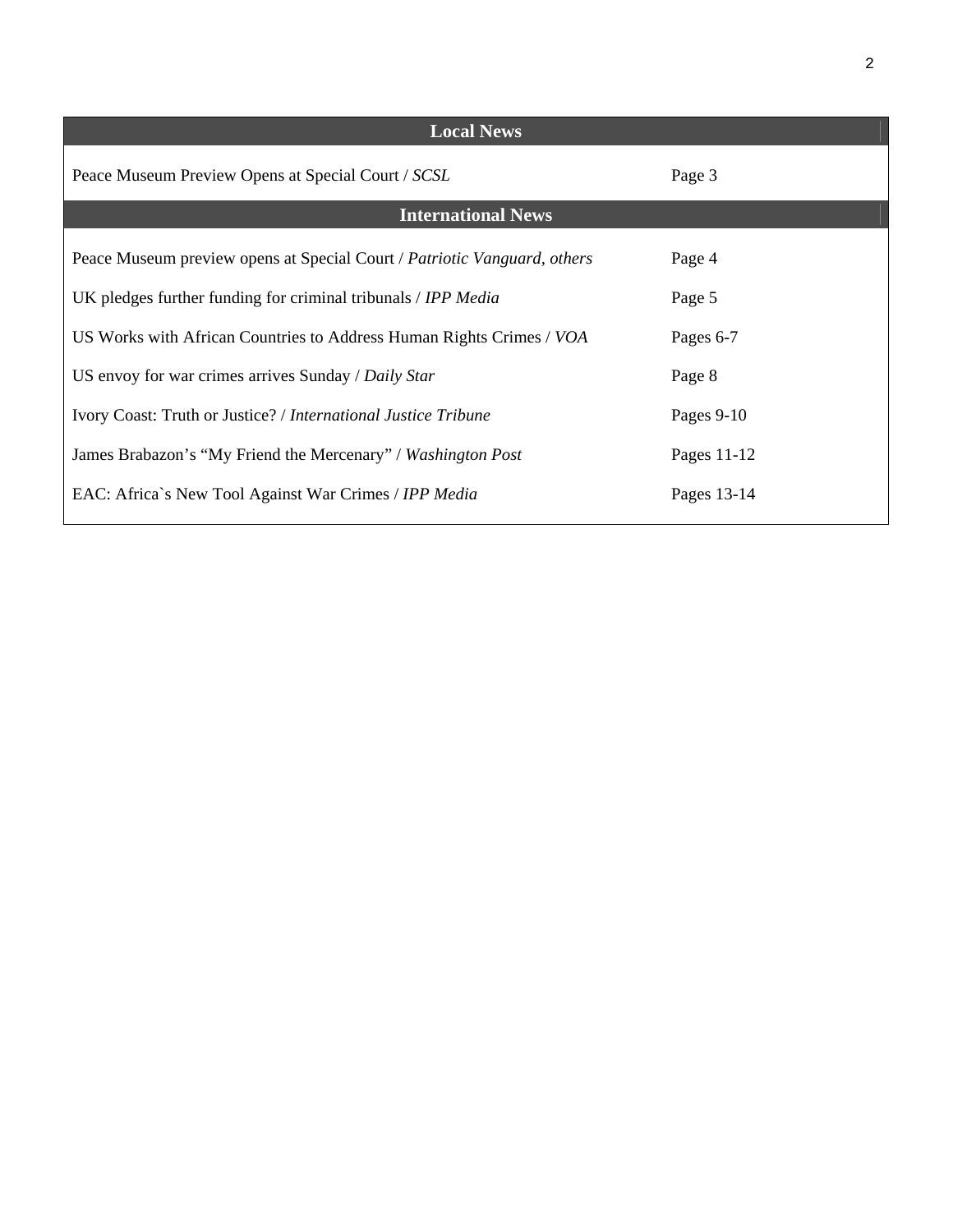

# **Special Court for Sierra Leone**

Outreach and Public Affairs Office

# **PRESS RELEASE Freetown, Sierra Leone, 29 April 2011**

#### **Peace Museum Preview Opens at Special Court**

Sierra Leone's new Peace Museum opened a three-day preview exhibition Thursday at its future location



on the Special Court complex in Freetown. The opening ceremony was chaired by the President of the Special Court, Justice Jon Kamanda. Michael Schulenberg, the Executive Representative of the Secretary-General, represented the United Nations and the UN Peacebuilding Fund, which is funding the establishment of the Museum.

The Peace Museum was proposed by the Government of Sierra Leone as a future u se of the Special Court site. When it open s officially in 2012, the Museum will tell the story of Sierra Leone's decade-long civil war and its return to peace, and honou r the

victims of the conflict. It will also contain an archive of war-related materials, including the permanent archives of the Special Court.

The preview was organized as part of celebrations for Sierra Leone's 50<sup>th</sup> Independence Anniversary. Yasmin Jusu-Sheriff, a Commissioner for Sierra Leone's Human Rights Commission, declared the exhibition officially open.

On display this week are videos, including "The Sierra Leone Story," on the country's independence; materials relating to the Truth and Reconciliation Commission's "National Vision," and a preview of the Special Court's archives. A number of historical documents are on loan from the National Archives, including the 1788 treaty between King Naimbama and the British Government.

Thursday's exhibition was organized by the Peace Museum Project Management Team, which includes representatives from the Special Court, the Ministry of Justice, the Sierra Leone Judiciary, the Human Rights Commission, the Sierra Leone Museum, the National Archives, the Monuments and Relics Commission, and Civil Society.

#END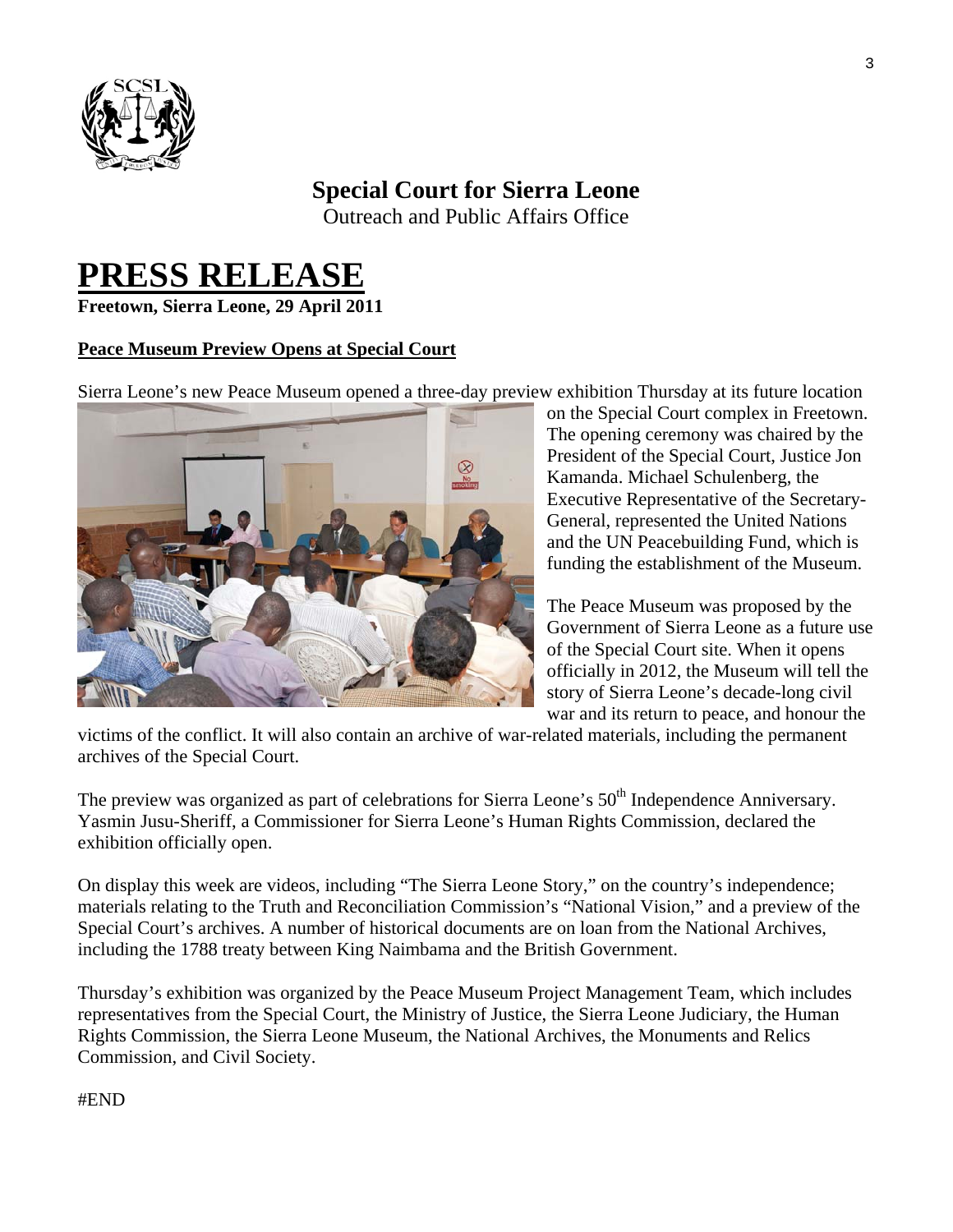## Patriotic Vanguard (website)

Saturday, 30 April 2011

#### **Peace Museum preview opens at Special Court**

Sierra Leone's new Peace Museum opened a three-day preview exhibition Thursday at its future location on the Special Court complex in Freetown. The opening ceremony was chaired by the President of the Special Court, Justice Jon Kamanda. Michael Schulenberg, the Executive Representative of the Secretary-General, represented the United



Nations and the UN Peacebuilding Fund, which is funding the establishment of the Museum.

The Peace Museum was proposed by the Government of Sierra Leone as a future use of the Special Court site. When it opens officially in 2012, the Museum will tell the story of Sierra Leone's decade-long civil war and its return to peace, and honour the victims of the conflict. It will also contain an archive of war-related materials, including the permanent archives of the Special Court.

The preview was organized as part of celebrations for Sierra Leone's 50th Independence Anniversary. Yasmin Jusu-Sheriff, a Commissioner for Sierra Leone's Human Rights Commission, declared the exhibition officially open.

On display this week are videos, including "The Sierra Leone Story," on the country's independence; materials relating to the Truth and Reconciliation Commission's "National Vision," and a preview of the Special Court's archives. A number of historical documents are on loan from the National Archives, including the 1788 treaty between King Naimbama and the British Government.

Thursday's exhibition was organized by the Peace Museum Project Management Team, which includes representatives from the Special Court, the Ministry of Justice, the Sierra Leone Judiciary, the Human Rights Commission, the Sierra Leone Museum, the National Archives, the Monuments and Relics Commission, and Civil Society.

[Note: The SCSL press release also appeared on Cocorioko, Sierra Express Media, and other websites.]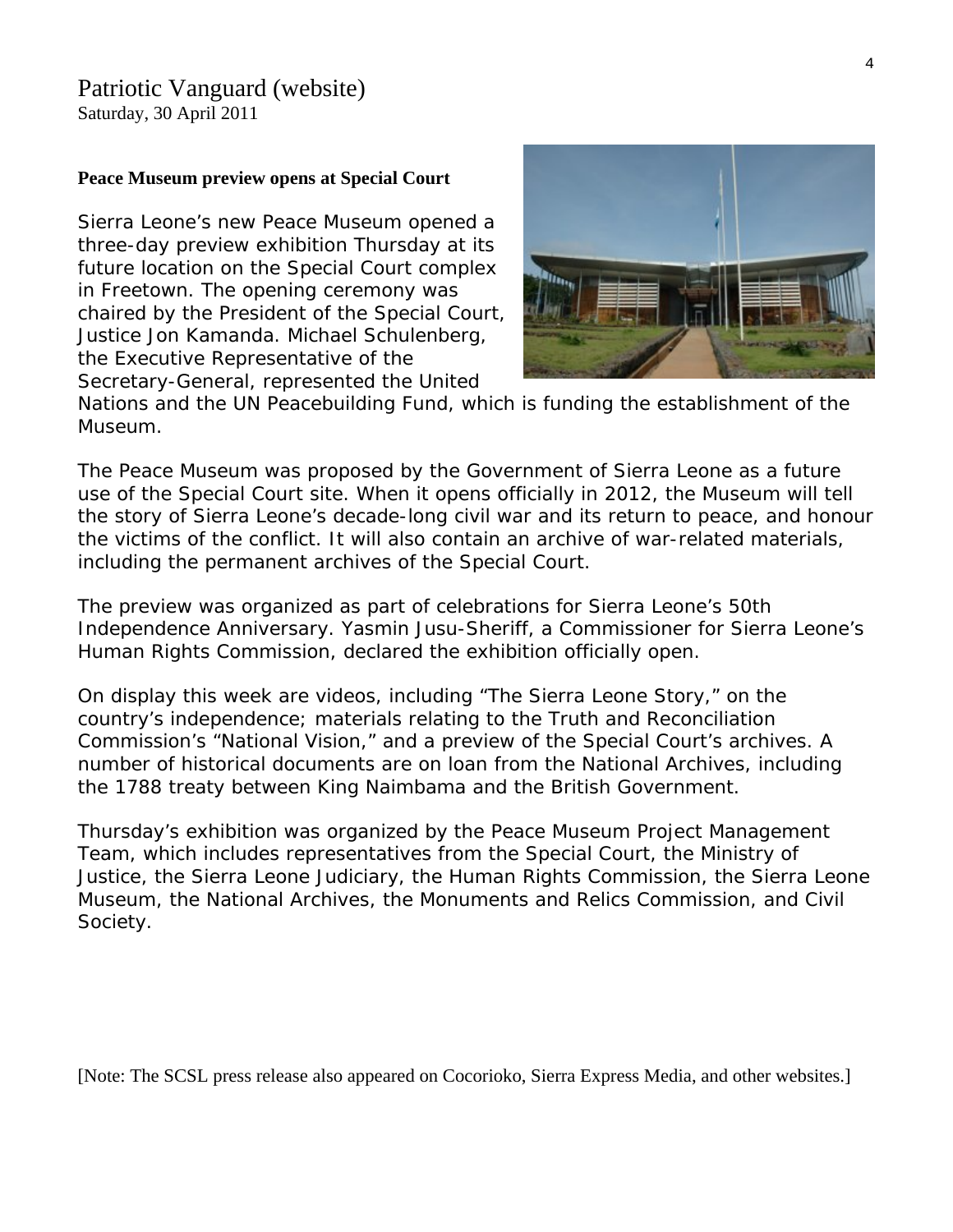## IPP Media (via the Guardian)

Thursday, 28 April 2011

#### **UK pledges further funding for criminal tribunals**

The British Minister for Africa Henry Bellingham has announced a further contribution of £3m to the Special Court for Sierra Leone.

The court is the first international criminal tribunal to be funded entirely from voluntary contributions from international donors.

According to a press statement availed to 'The Guardian' in Dar es Salaam yesterday, supporting and promoting international justice widely was a key element of the United Kingdom's foreign policy. As such, the UK was active in all six existing international criminal tribunals.



Bellingham also confirmed an additional

contribution of £1m to the Extraordinary Chambers in the Courts of Cambodia and a further £1m to the Special Tribunal for Lebanon.

Speaking during his visit to Freetown, Bellingham said: "The government is fully committed to the principle that there should be no impunity for the most serious crimes at the international level. Our contributions have helped the Special Court for Sierra Leone successfully investigate and prosecute eight of those who bore responsibility for serious crimes during its bloody civil war."

The effective prosecution of those who commit crimes, he said, was fundamental to the development of more stable and prosperous communities.

"I applaud the important work of all of the international tribunals," he added.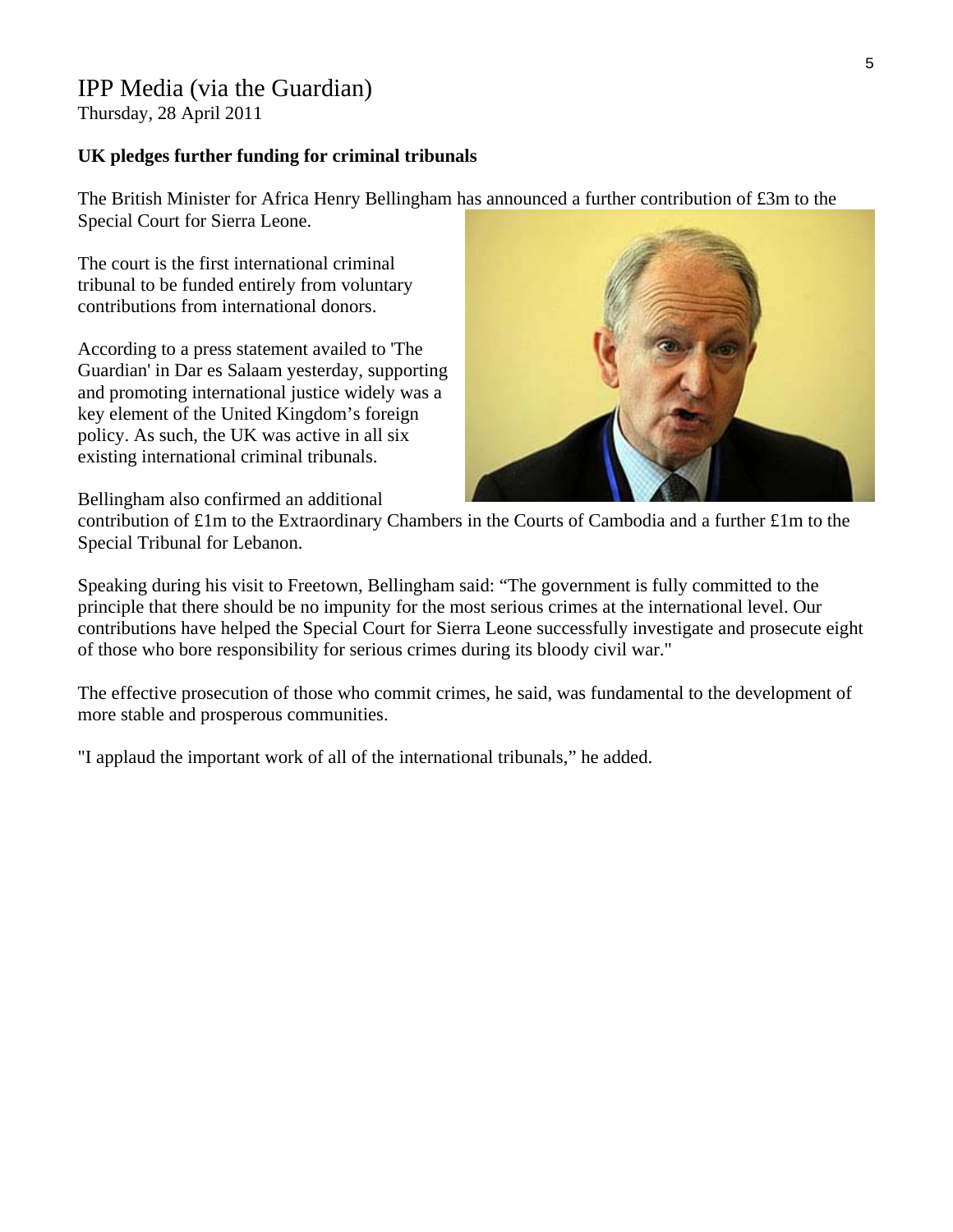### Voice of America Sunday, 21 April 2011

#### **US Works with African Countries to Address Human Rights Crimes**

#### Peter Clottey



#### **Photo: VOA**

Stephen Rapp, US Ambassador-at-large for War Crimes Issues

The U.S. ambassador-at-large for war crimes issues, Stephen Rapp, says he is working with a number of African countries to establish domestic justice systems for investigating and prosecuting war crimes.

"[We are] looking at…places in Africa as a way to strengthen judicial systems [and] that is very consistent with [the idea of] complementarity. [That means] the ICC [International Criminal Court in The Hague] gets involved only when there is no will or capacity at the national level [to investigate or try those accused of war crimes]," said Rapp, a former chief prosecutor for the Special Court for Sierra Leone

One way to handle such crimes at the national level is through a "mixed chamber," a national, civilian judicial institution that prosecutes serious human rights violations with the help of international experts.

Rapp said the Obama administration supports the ICC in its effort to prosecute individuals or groups of people who have allegedly committed human rights abuses or war crimes.

"The cases that have been taken up so far in Africa cry out for justice, he said, "[for example] where women have been raped and children kidnapped and thousands of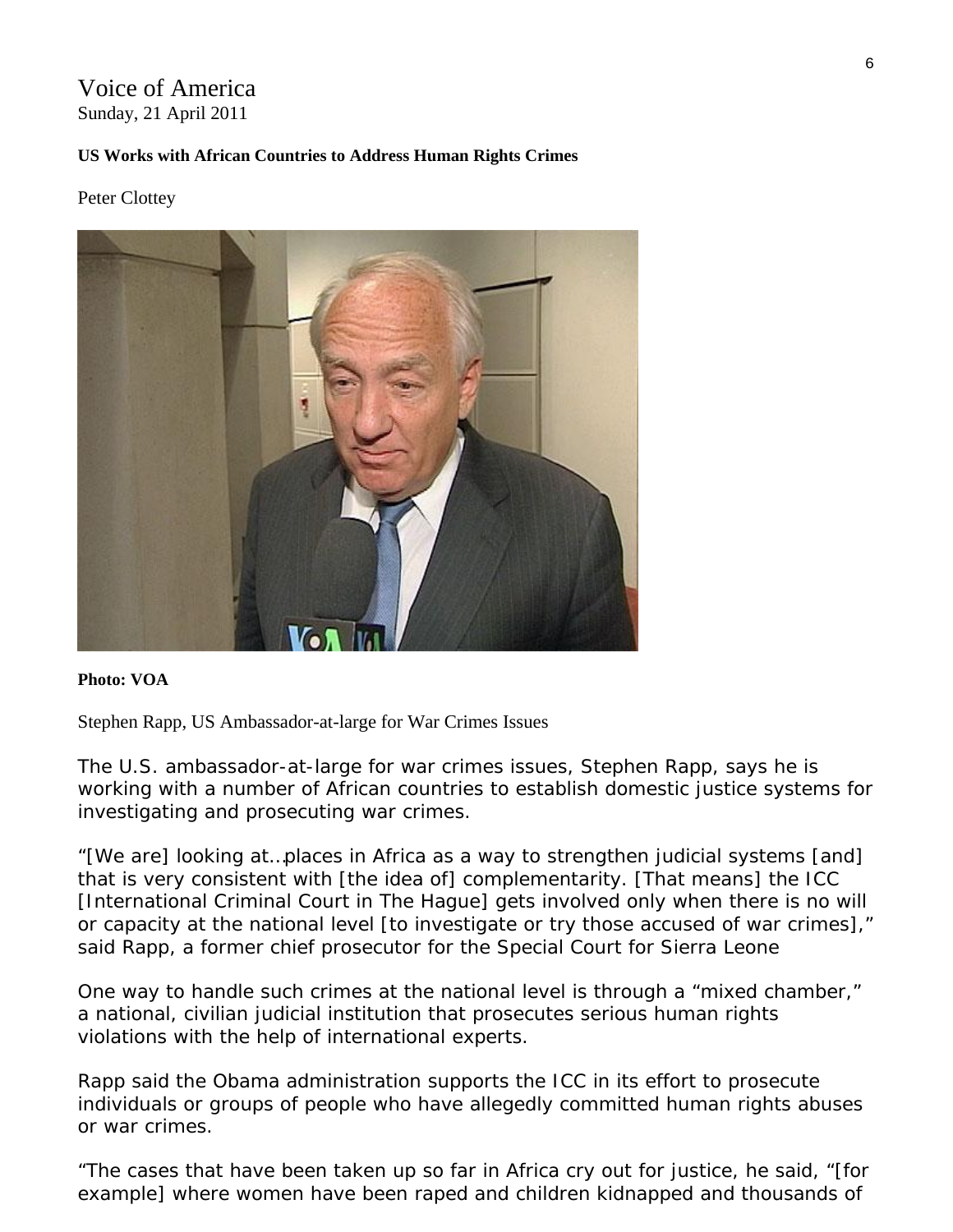innocents targeted intentionally. Those cases require justice and if it is impossible to deliver them at the national level, then you need an international court," he added.

Rapp said he is working with the U.S. Justice Department and civil society groups to establish a mixed chamber in the Democratic Republic of Congo.

He is also working with Senegalese authorities, he said, to establish an ad hoc court to try former Chadian leader Hissen Habre under the African Union's mandate.

In another case, six suspects recently appeared before the ICC, accused of masterminding Kenya's 2007 post-election violence, which left more than 1300 people dead.

"We are very much for accountability for the crimes committed after Kenyans were brutally murdered and 300 thousand dislocated. Kenyans strongly believe that there need to be justice before the 2012 elections because it could be worse the next time," said Rapp.

"We had pressed from very early on for a special tribunal in Kenya to do that. We supported the report of Justice Phillip Waki [urging the creation of a tribunal]…. I was meeting the police commissioner this week, saying we are still willing to help in any way that we can. But, there hasn't been any progress on that," he added.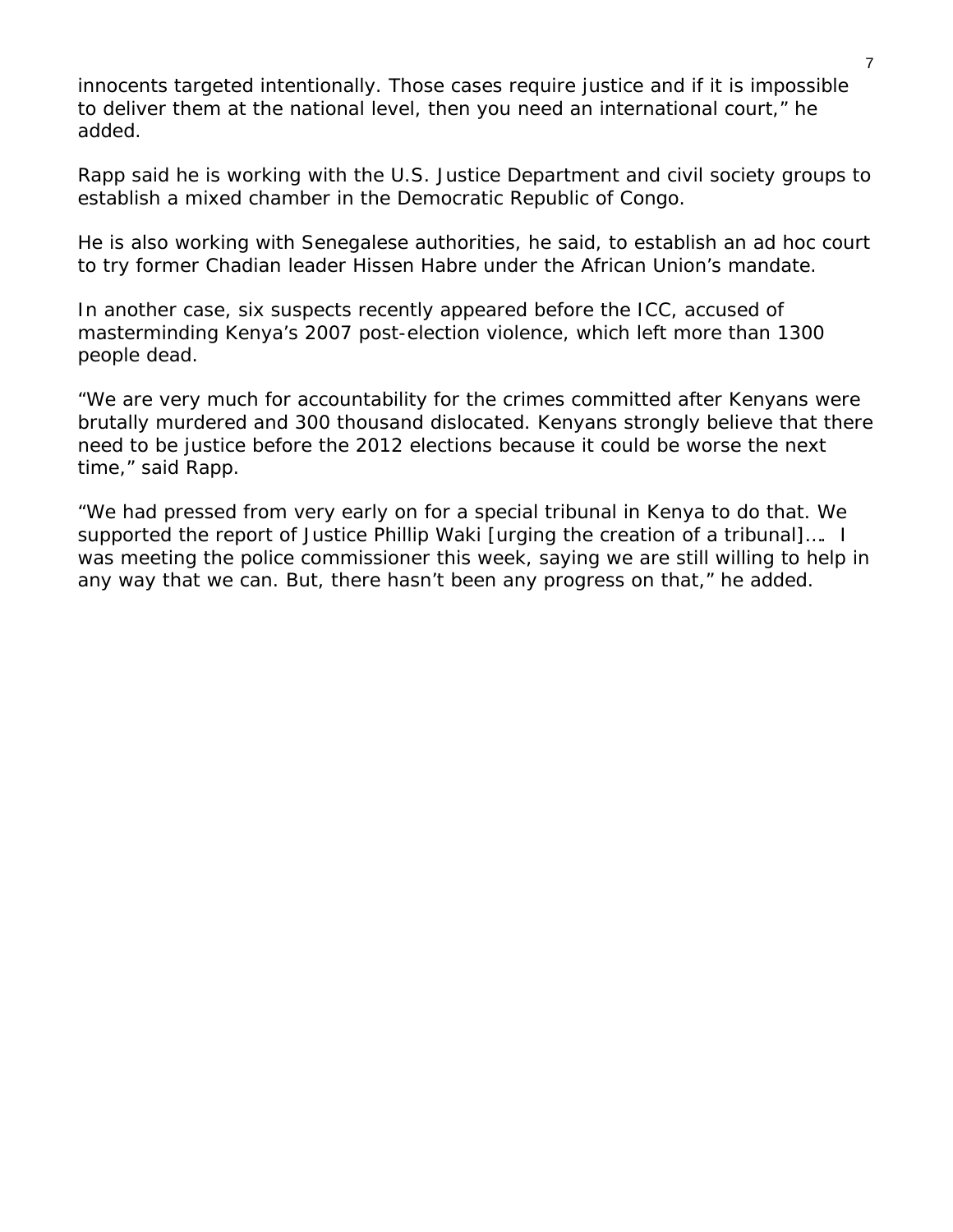#### Daily Star (Bangladesh) Saturday, 30 April 2011

#### **US envoy for war crimes arrives Sunday**



US Ambassador-at-Large for War Crimes Issues, Stephen J Rapp, is flying in on Sunday on a three-day visit.

He will have a round of meetings with senior Bangladeshi government officials including the law minister, political leaders, civil society groups and the media.

Before leaving, Ambassador Rapp will hold a press conference on May 3.

Rapp visited Dhaka in January. He then

visited International Crimes Tribunal, met with law minister and lawyers of the accused who have already been arrested.

Prior to his appointment to the present post, Ambassador Rapp served as Prosecutor of the Special Court for Sierra Leone beginning in January 2007, leading the prosecutions of former Liberian President Charles Taylor and other persons alleged to bear the responsibility for the atrocities during Sierra Leone civil war.

During his tenure, Rapp's office achieved the first convictions in history for sexual slavery and forced marriage as crimes against humanity as well as convictions for attacks on peacekeepers and for the recruitment and use of child soldiers as violations of international humanitarian law.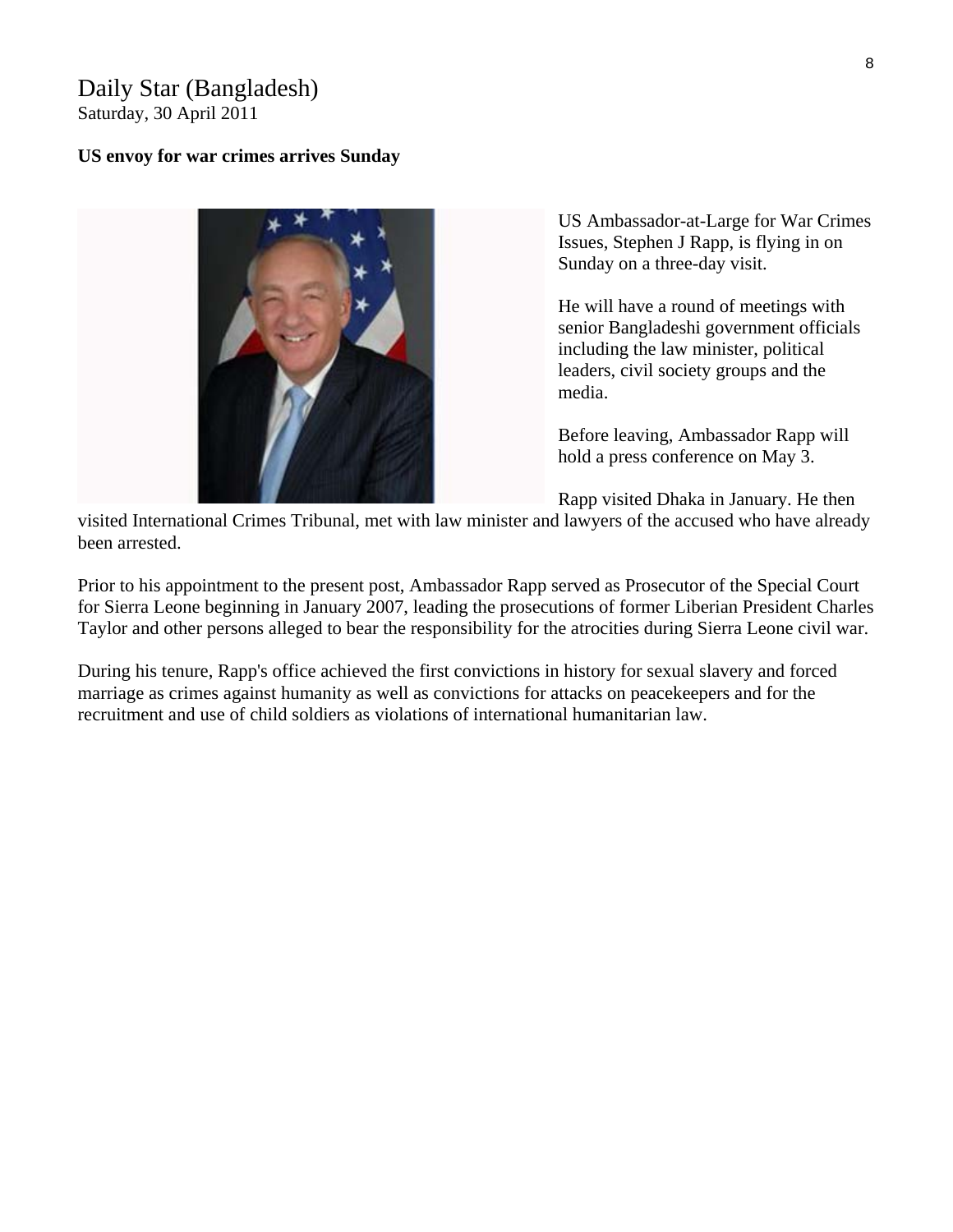# International Justice Tribune

Wednesday, 27 April 2011

#### **Ivory Coast: truth or Justice?**

How salubrious and healing are Truth and Reconciliation Commissions? This question rears its head again in Ivory Coast. The country's new president hopes such a commission would restore the calm needed for a future of peace. At the same time, it could offer Ouattara the possibility of not having to appear in court.

#### By Thijs Bouwknegt, Amsterdam

One of the first statements made by Alassane Ouattara as president, after he had finally crushed his rival, was: 'a truth and reconciliation commission is going to heal the wounds of the civil war'. Ouattara is facing the emblematic problem of political transition: he has to rebuild the country and settle the past.

Ivory Coast's much divided population must find a way to live side by side, while the two former presidential rivals must bear responsibility for possible crimes against humanity their troops might have committed. Is it a matter for a TRC, or for judges in a court of law?

Ouattara looks at South Africa, which serves as the classic example of dealing with a brutal past without the interference of judges. Desmond Tutu's truth commission in the 1990s uncovered the atrocities of Apartheid. Victims were heard in public, while perpetrators were offered amnesty in exchange for confessions. The commission's purpose was to document past atrocities, reconcile the black and white populations, and reach justice. In South Africa, healing was more important than retribution in court.

#### **Global trend**

They became a global trend: official probes into large scale human rights violations, repression or disappearances. Often these commissions dealt with recognising the victims' suffering, documenting crimes and reconciling former rivals.

Historically, TRCs have been popular in dealing with military juntas in Latin America. Reconciliation initiatives after the war in the former Yugoslavia, however, failed. The US city of Greensboro looked into racial unrest in 1979, while in Canada a commission is currently probing the treatment of its indigenous people.

TRCs were also set up in Asia. Earlier this year, the South Korean commission published an extensive report on human rights violations dating back to the 1950s. Last year, Thailand created a commission which examined the country's bloody political unrest earlier that year.

#### **Africa**

Africa has the highest number of TRCs. Often these proved to be a façade for impunity. The world's first truth commission was set up by Uganda's mass murderer Idi Amin. Conclusions from a number of other TRCs remain obscure to this day. Who would still remember Robert Mugabe's murderous campaigns in Matabeleland in the 1980s? A commission of inquiry examined the matter, but its report remained confidential.

In Liberia, Ivory Coast's neighbour, the TRC was seen as the only solution for answering the question of justice after a decade of civil war. However, notorious warlords consequently escaped prosecution. Other TRCs were doomed to fail. Burundi was too divided to discuss its genocidal episodes, while in Eastern Congo the examiners had blood on their hands. In Kenya, where hearings started last week, political wrangling overshadows the content of the subject matter. Chad reached a small victory: documented atrocities formed the basis of a court case against former President Hisséne Habré.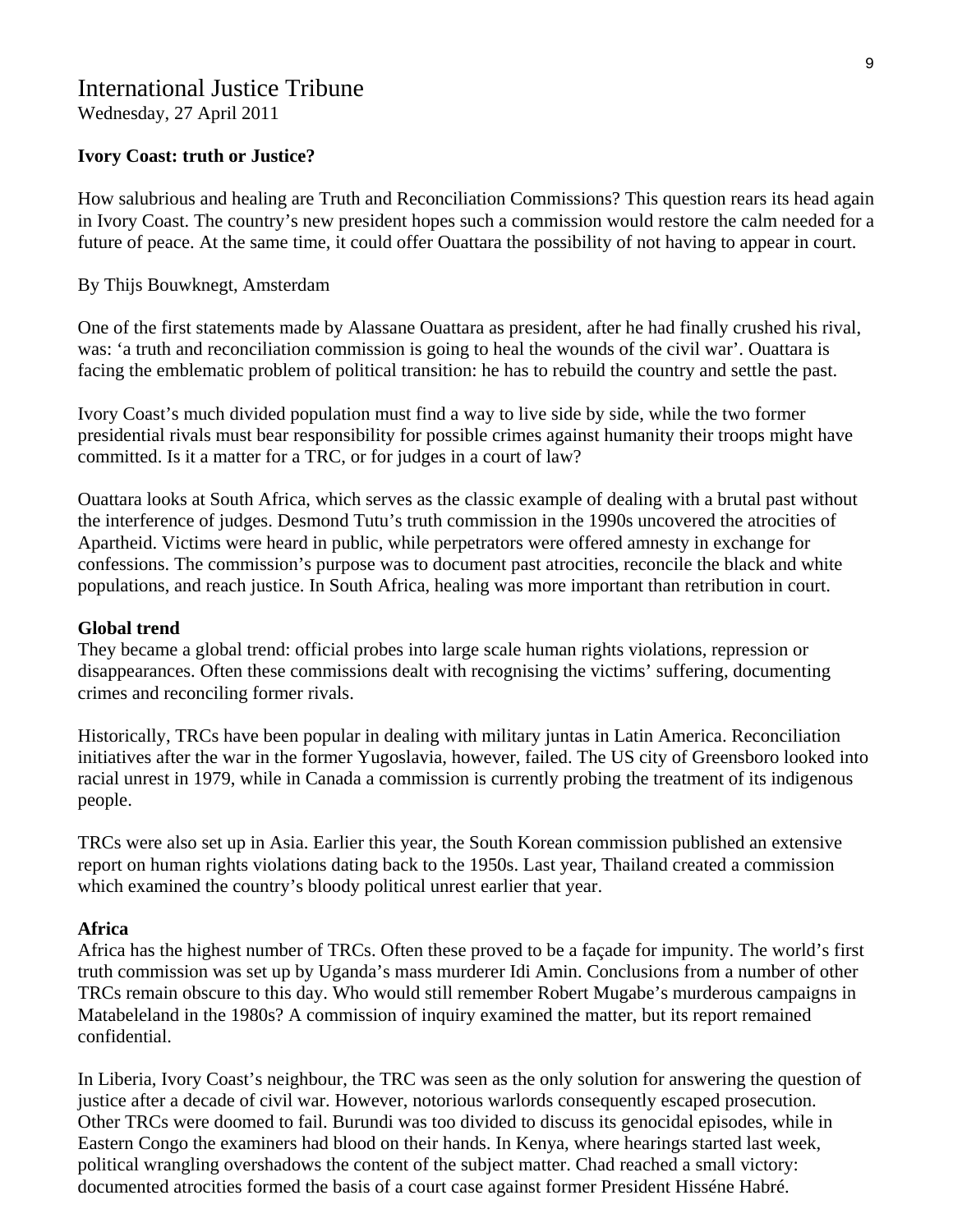#### **West-Africa**

Ouattara does not mention TRCs in the region. Yet West Africa has shown that it has the capacity for self reflection, albeit not as effective as that of Tutu's South African commission. Neighbouring Guinea announced an investigation in January into the mass killings and rapes at Conakry's largest stadium two years ago.

The TRC in Sierra Leone published a substantial report on child soldiers and blood diamonds, but reconciliation was hardly present. Potential perpetrators stayed away from the hearings, afraid of prosecution by the Special Court for Sierra Leone in Freetown. The report, 'Witness to Truth', is gathering dust as the cash-strapped government of Sierra Leone is unable to follow up on the report's recommendations.

Ouattara could reach out towards the east. In Ghana, efforts towards a TRC led to limited reparations to victims by a succession of corrupt regimes.

#### **ICC**

While Ouattara considers his options, the ICC prosecutor is looking over his shoulders. Luis Moreno Ocampo will point out to the new president that recent ethnic killings could not just be dealt with by truth commissions. Judges, preferably in Ivory Coast but otherwise in The Hague, must look into these crimes against humanity, the prosecutor said.

Truth commissions are good sources of material for prosecutors, but impunity is a taboo for Ocampo. His credo is that "one does not cancel out the other." Both Laurent Gbagbo and Ouattara are well aware of The Hague. Both men – Gbagbo already in 2003 and Ouattara a few weeks ago – have sent a letter to the ICC giving Ocampo the mandate to carry out an investigation.

And now we have to wait to see whether Ouattara could realise his concoction of truth, reconciliation and justice. Ivorians and the international community will closely watch his promises.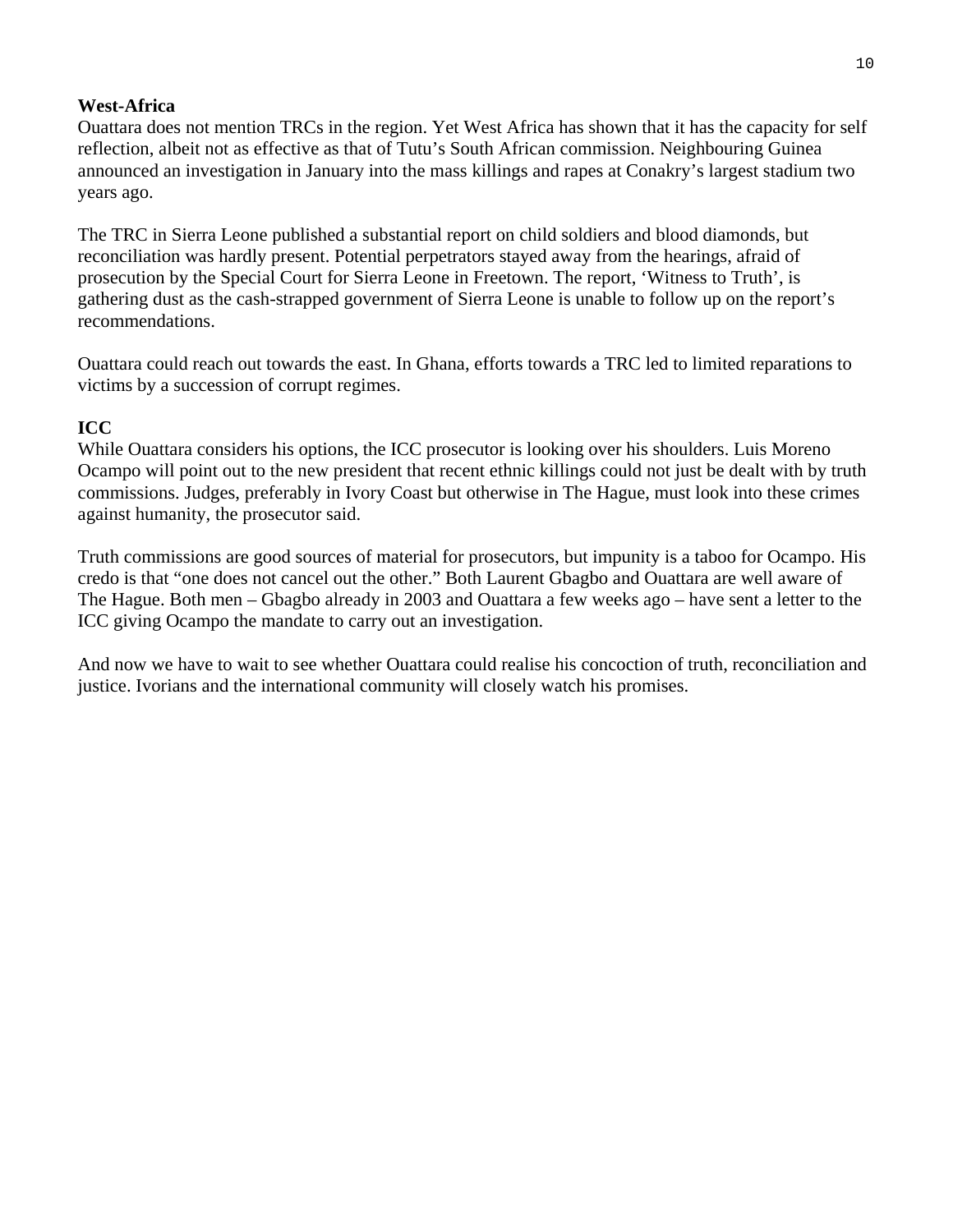#### **James Brabazon's "My Friend the Mercenary"**

#### By Michael Mewshaw

A common occupational hazard for war reporters is the conviction that they have a book in them. British journalist and documentary filmmaker James Brabazon, suffering an acute case of this malady, has crammed half a dozen books into one. The result, "My Friend the Mercenary," is a mash-up — part memoir, part adventure yarn and part-account of his relationship with Nick du Toit, a notorious former special forces operator in South Africa during the apartheid era.

Brabazon set off in 2002 to cover a rebellion in Liberia. Eager for "a genuine scoop" that "could make my name as a journalist," he confesses: "I had promised not to implicate the Guineans, or the Americans, in a war that they both supported; I had agreed to act as a de facto agent for US Intelligence and give an asyet-undisclosed amount of (someone else's) money as a 'security' payment to a rebel commander; and I had agreed to allow someone in my professional charge to help shoot down a helicopter on the basis that I could film it."

When his interests, not to mention his life, are on the line, Brabazon possesses an unfailing gift for rationalization. After all, Liberian leader Charles Taylor richly deserved to be deposed. (Taylor is now on trial at the Hague for war crimes.) And since Brabazon needed to provide for his own security, what better bodyguard than du Toit, a mercenary with three decades of experience and powers of rationalization that exceeded even Brabazon's?

No sooner were they embedded with a rebel group called LURD than du Toit was exploring side deals in blood diamonds. Still, dewy-eyed and dazzled by du Toit, Brabazon admits, "I was in awe; a little boy surprised to find his Action Man had come to life." The two of them nursed each other through dysentery, shot hours of "bang-bang," including summary executions and cannibalism, and discussed plans for future projects.

When du Toit revealed he was involved in a plot to depose the dictator of Equatorial Guinea, install a puppet ruler and take over the oil-rich country with mercenaries paid by a consortium of international investors, Brabazon felt some compunctions, but none that he couldn't overcome. Although the coup "would break laws in at least four countries" and might constitute "an international war crime," Brabazon agreed to become the Leni Riefenstahl "of [Nick's] coup d'état."

When the plot proceeded without Brabazon, and du Toit and his men landed in prison, one might assume that the author would revise his view of mercenaries and become a model of journalistic propriety. To the contrary, he pitched the idea of a documentary about his friend and business partner. As Brabazon reasoned, if he didn't do it, someone else would.

A British network financed this boondoggle even after Brabazon acknowledged "that doing my job as an independent, impartial journalist would be impossible." To save face, the network simply recut the film without Brabazon's knowledge and replaced his narration with an actor's voice. That's the new journalistic reality: Because of budget cuts, more and more coverage is outsourced. As with "extraordinary rendition," by which suspected terrorists are dispatched to foreign countries while the United States maintains plausible deniability, networks have shifted the dirty work to freelancers about whose affiliations and finances they claim ignorance.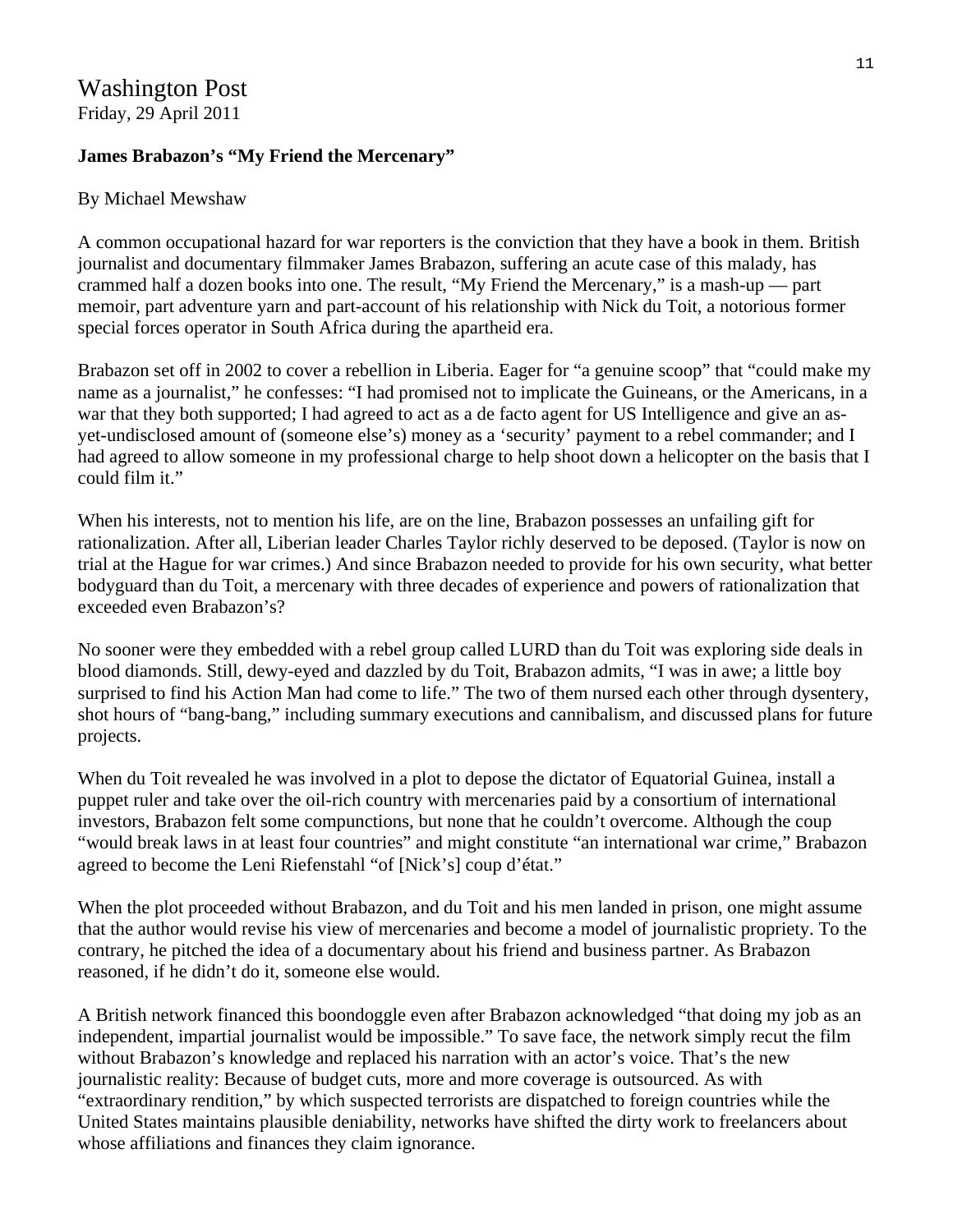Not that the publishing industry is above reproach, either. After this book's release in Britain with what seems to have been minimal editing, the U.S. edition arrives apparently untouched by rewriting. At best, the prose rises to breathless journalese: "More machine gun fire, the searing lead licking up the dust about our heels, harried us down the street." For long stretches, the dialogue is reminiscent of Uncle Remus. "De foi' brigade divahdeh in two battaliahn', an' each battaliahn ge' about tree or fou' companie.'" At its frequent worst, the style veers close to illiteracy ("Red berets had whisked Nick and I through immigration") and unintentional comedy ("After an hour of sliding over narrow jungle tracks, the headquarters of the rebel army emerged from the bush"). In the end, "My Friend the Mercenary" isn't so much an indictment of the shabby deals needed to make coups and commercial television as it is another example of them. James Brabazon now lectures on journalistic ethics.

Michael Mewshaw is the author of eight books of nonfiction, most recently "Between Terror and Tourism: An Overland Journey Across North Africa."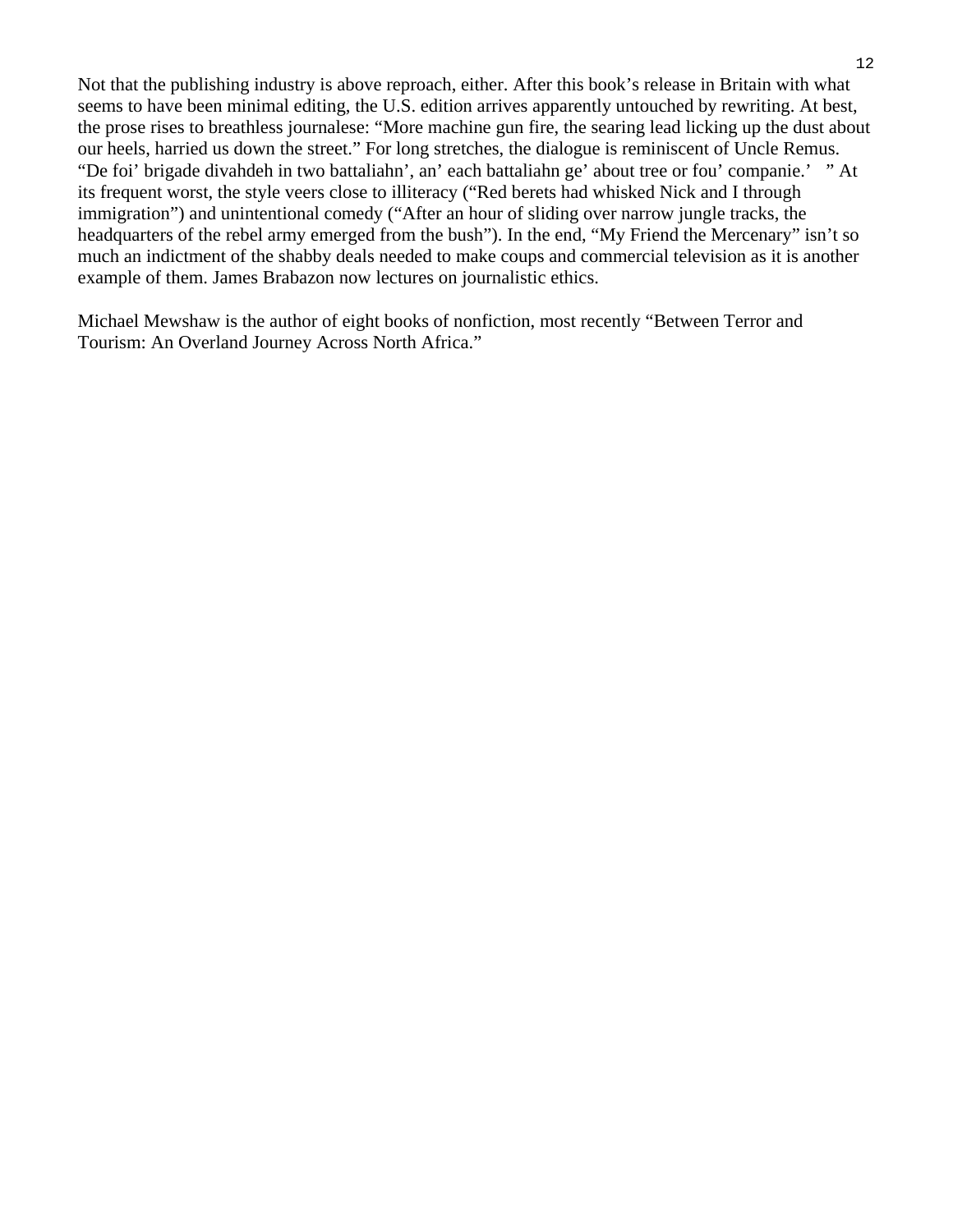# IPP Media (via the Guardian on Sunday)

Sunday, 1 May 2011

#### **EAC: Africa`s new tool against war crimes**

With the recent establishment of the African Court on Human Rights and People's Rights in Arusha, the East African region and the rest of the continent now have an instrument to deal with cases of crimes against humanity and war crimes.

While there has been a push by the African Union (AU) for the deferral of Kenyan cases pending before the International Criminal Court (ICC), few African countries have utilized the institutions of justice available on the continent.

The African Court on Human Rights and People's Rights, created by the AU, is aimed at enhancing the protection of human rights on the African continent. Working closely with the new court is the recentlyactivated Pan African Union of Lawyers (PALU), which engages AU organs and institutions on democracy, good governance, rule of law and human rights.

In the past, there have been few trials in the continent on crimes against humanity, except for the International Criminal Tribunal for Rwanda in Arusha and the Sierra Leone Special Tribunal currently trying the former Liberian President, Charles Taylor, within the ICC premises at The Hague.

For instance, to make use of the AU court, the victims of Kenyan post-election violence could use the African Court on Human Rights and People's Rights and the African Commission on Human and People's Rights in Banjul, Gambia, to seek justice.

Donald Deya, the PALU chief executive and the former Executive Secretary of the East African Law Society (EALS) told the independent East African News Agency (EANA) in an interview that Africa has created many organs and institutions do deal with issues of human rights, international crimes and economic injustices but they are hardly in operation because many African countries have not enlightened their citizens that these institutions, such as the COMESA court in Lusaka, are at their disposal.

While the ICC is good for guarding against human rights abuses in the world, Deya said, there is still need for the continent to strengthen its own African institutions so that the majority of cases can be held in the Africa. If the state is unable, or unwilling, to handle these cases, then they can be held at the sub-regional or continental level.

"We are potentially looking at a situation where the African Court of Human and People's Rights would be able to try not only genocide, war crimes and crimes against humanity, which are the only three crimes the ICC can be able to try, but try other international crimes of concern to Africa such as piracy, terrorism, international corruption and the new crime of unconstitutional change of governments," Deya said.

Undoubtedly, Africa's Horn and the Great Lakes regions have been the scences of war crimes, with the Democratic Republic of Congo (DRC), Sudan, Uganda, Burundi, Somalia, Ethiopia, Rwanda and of late Kenya, being some of the countries where crimes against humanity have allegedly been committed over the years.

The challenge facing the continent is the current trend in which African presidents who have been defeated in elections refuse to surrender power, creating grounds for political upheavals and the resultant crimes against humanity.